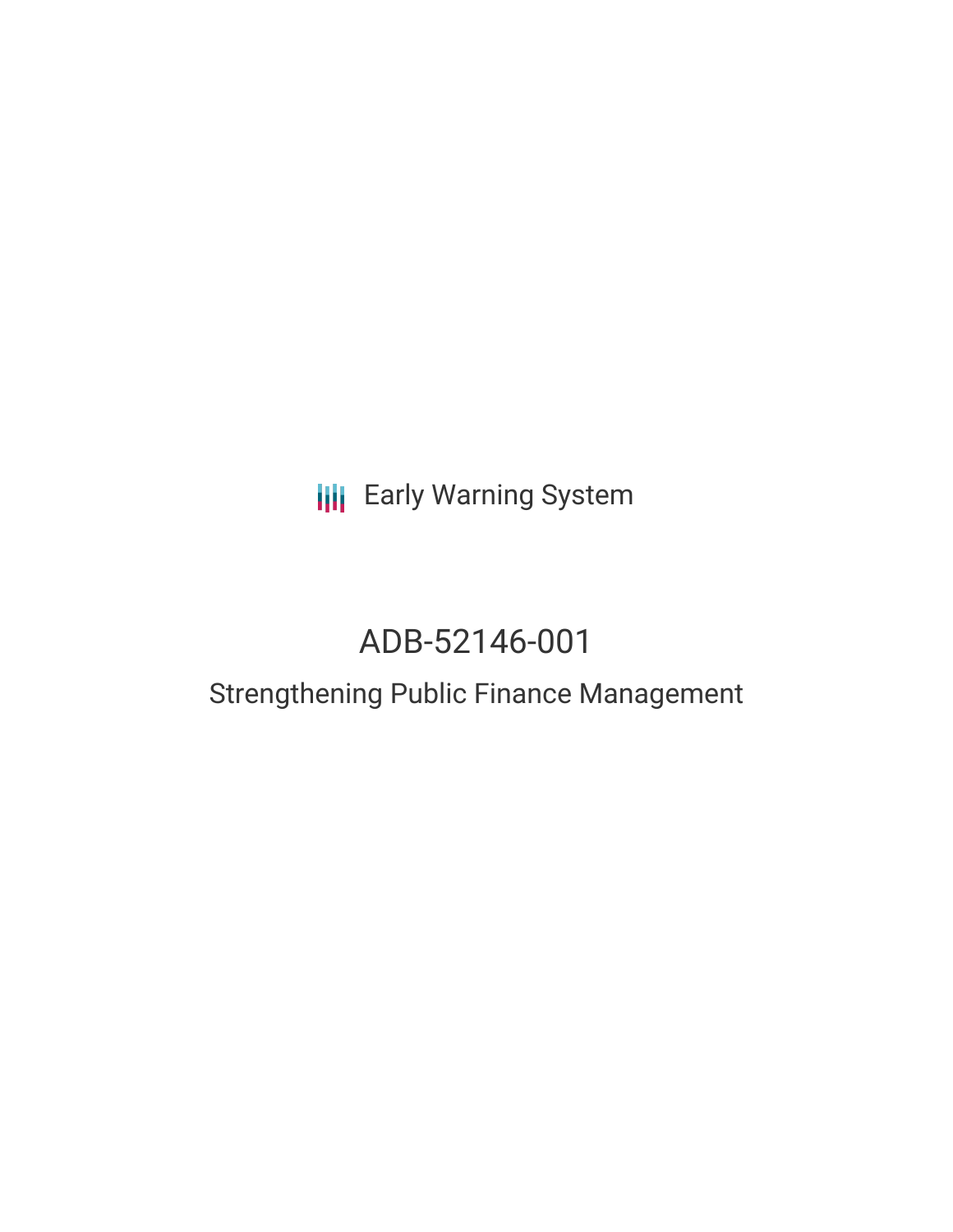

#### **Quick Facts**

| <b>Countries</b>               | Laos                             |
|--------------------------------|----------------------------------|
| <b>Financial Institutions</b>  | Asian Development Bank (ADB)     |
| <b>Status</b>                  | Proposed                         |
| <b>Bank Risk Rating</b>        | С                                |
| <b>Borrower</b>                | Lao People's Democratic Republic |
| <b>Sectors</b>                 | Law and Government               |
| <b>Investment Type(s)</b>      | Loan                             |
| <b>Investment Amount (USD)</b> | $$40.00$ million                 |
| <b>Loan Amount (USD)</b>       | \$40.00 million                  |
| <b>Project Cost (USD)</b>      | \$40.00 million                  |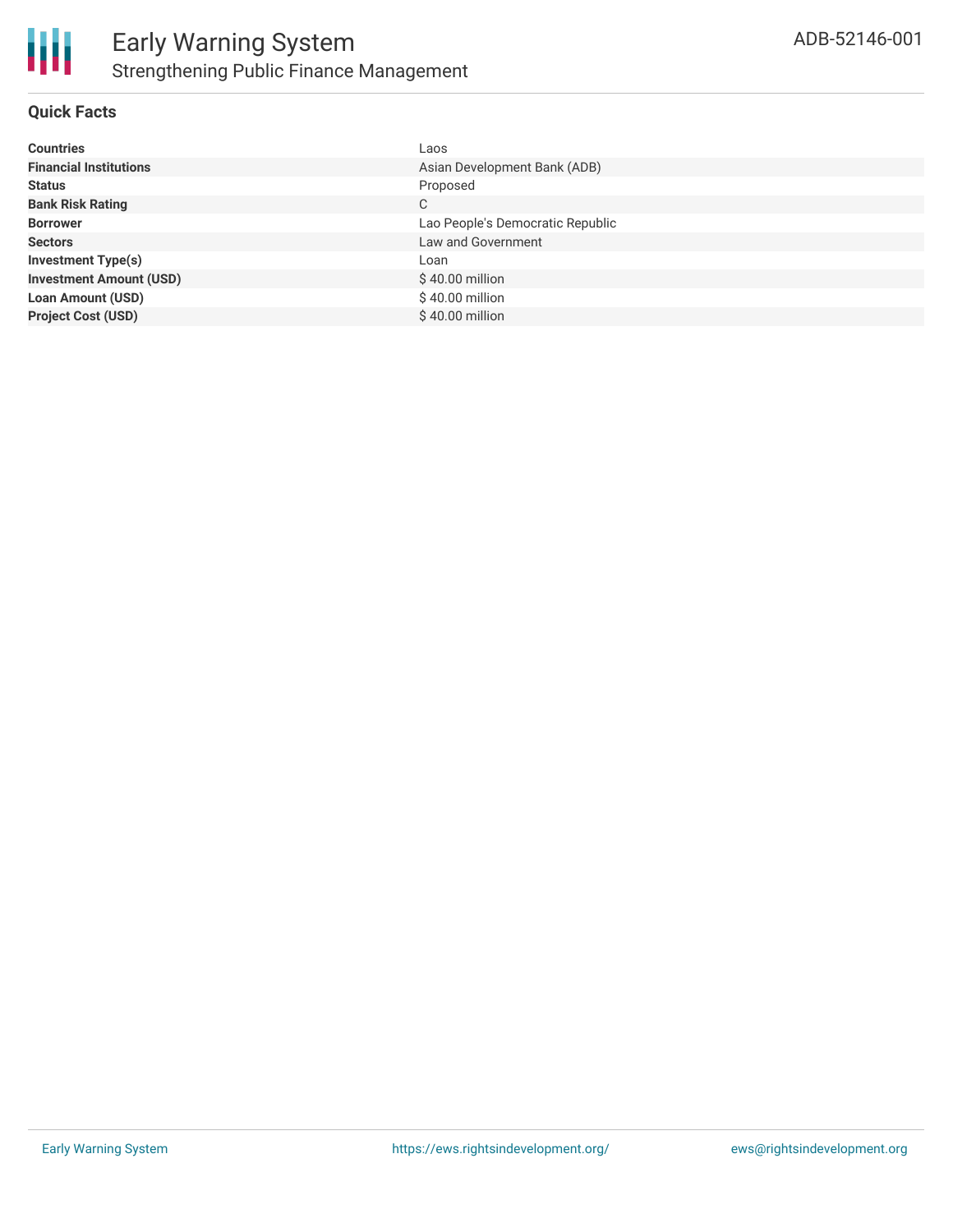

### **Project Description**

Public finance management improved to serve as an engine for implementation of NSEDP. Public finance management (PFM) systems strengthened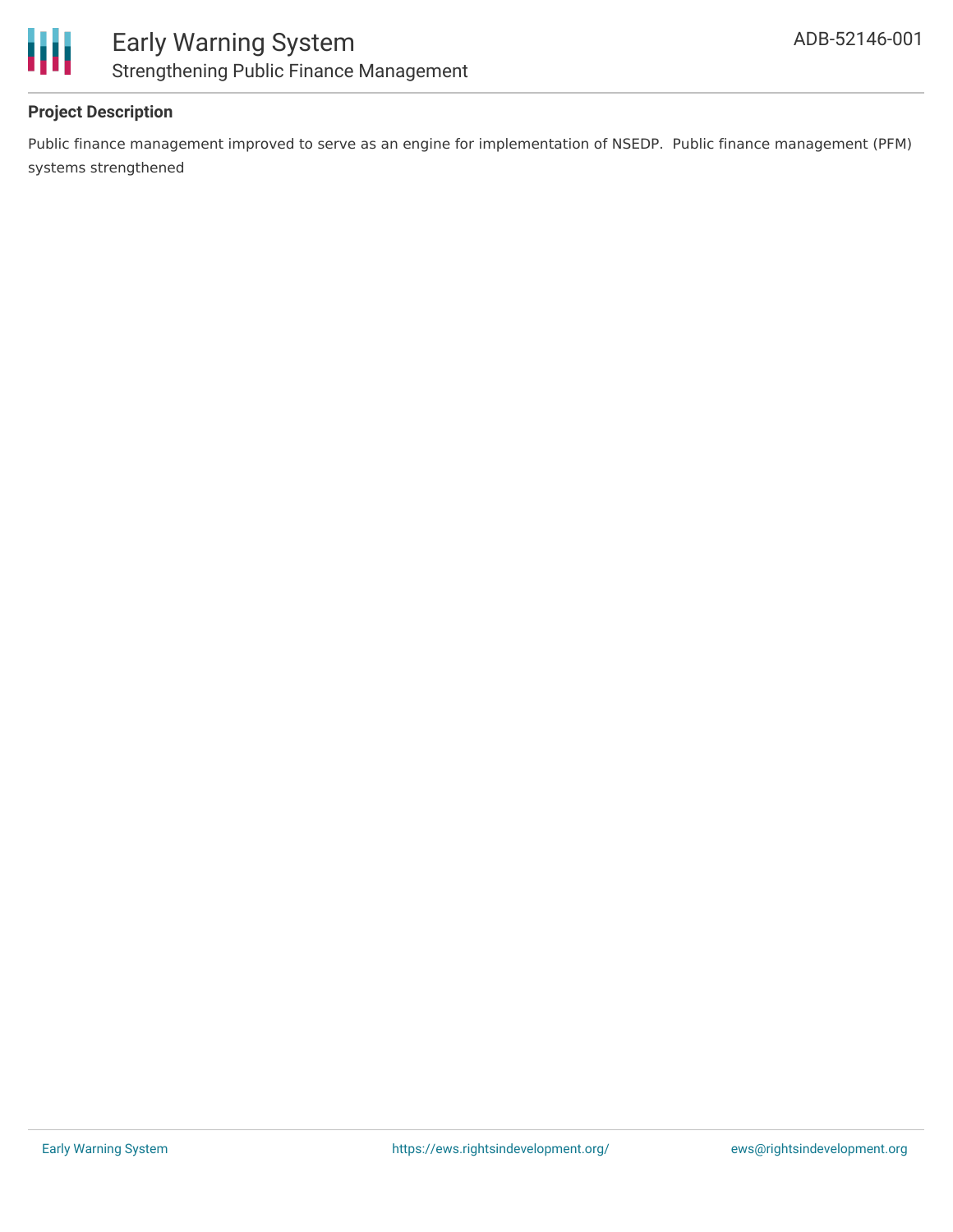

#### **Investment Description**

Asian Development Bank (ADB)

Loan: Strengthening Public Finance Management (Subprogram 1) (ABD) US\$ 40.00 million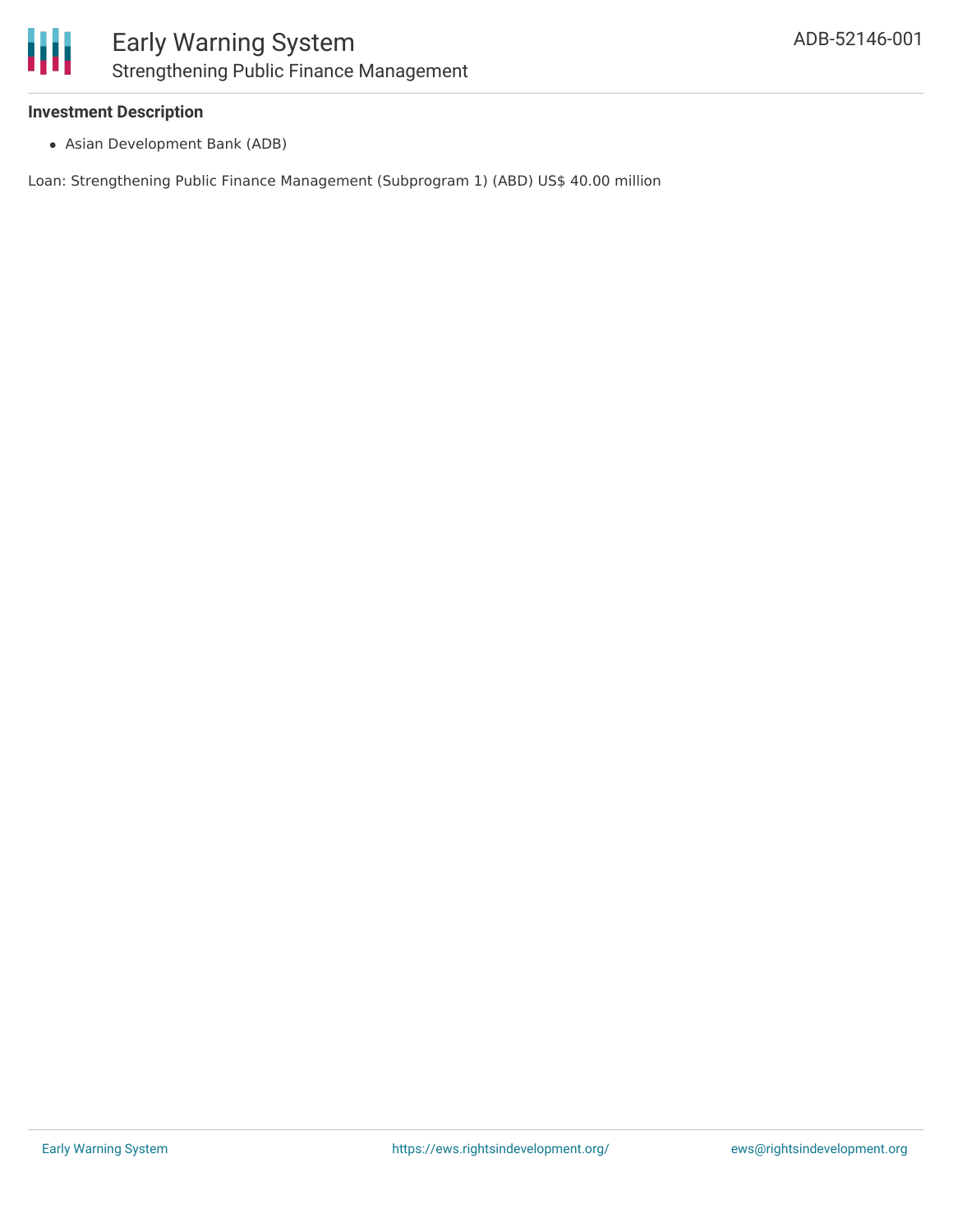#### **Contact Information**

#### **Project Contact Information**

Ministry of Finance That Luang Road P.O. Box 46, Vientiane, 23 Singha Road Lao People's Democratic Republic of

\*There is no further information being revealed at this stage of the project\*

#### **ACCOUNTABILITY MECHANISM OF ADB**

The Accountability Mechanism is an independent complaint mechanism and fact-finding body for people who believe they are likely to be, or have been, adversely affected by an Asian Development Bank-financed project. If you submit a complaint to the Accountability Mechanism, they may investigate to assess whether the Asian Development Bank is following its own policies and procedures for preventing harm to people or the environment. You can learn more about the Accountability Mechanism and how to file a complaint at: http://www.adb.org/site/accountability-mechanism/main